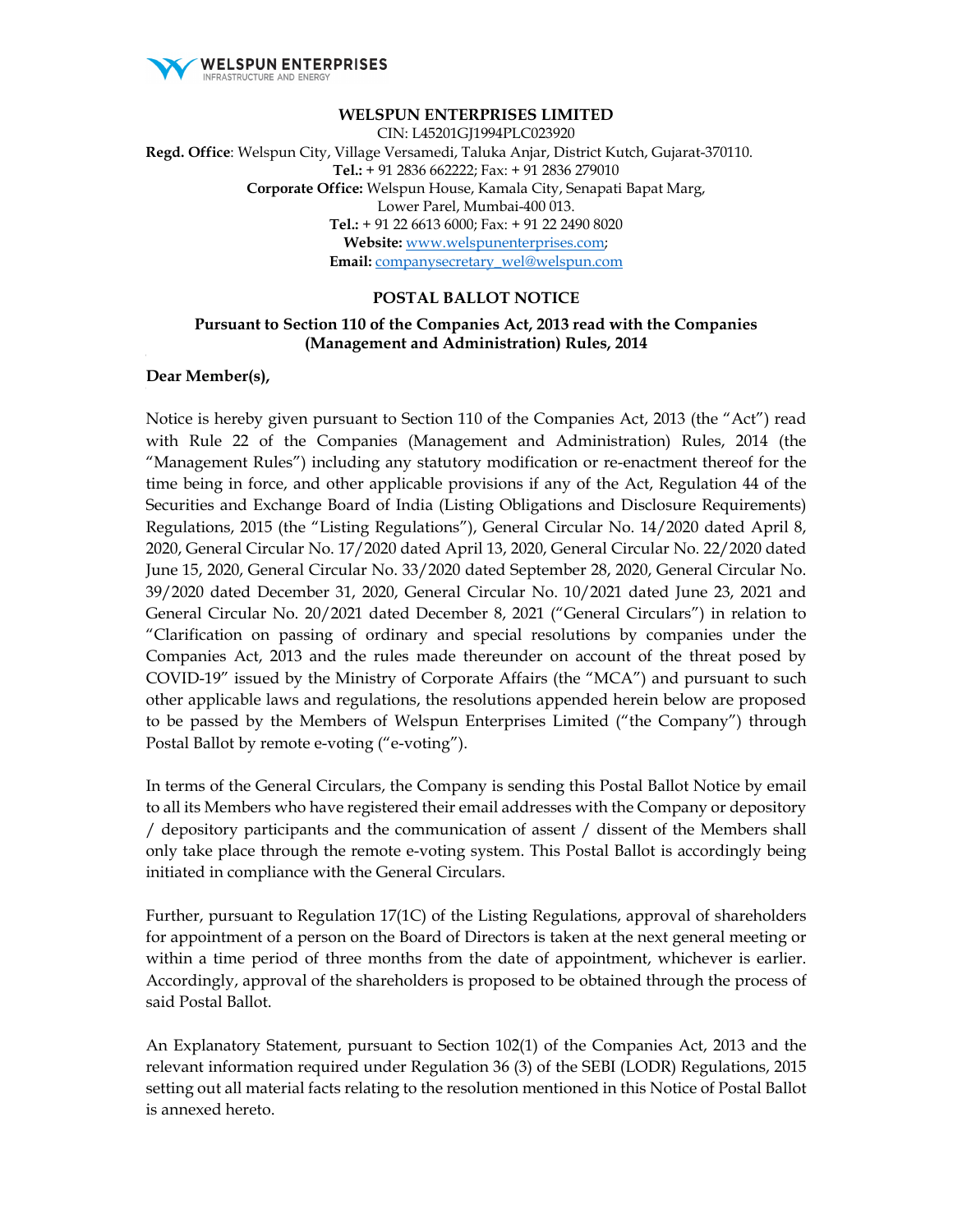

## **SPECIAL BUSINESS:**

# **Item No. 1**

To consider, and if thought fit, to pass the following resolution, as **Ordinary Resolution** for Appointment of Mr. Ajay Hans (holding DIN 00391261) as the Director of the Company.

**"RESOLVED THAT** pursuant to the provisions of Section 152, 161 and any other applicable provisions of the Companies Act, 2013 (the "Act") and the rules made thereunder and the Articles of Association of the Company and applicable provisions of SEBI (Listing Obligations and Disclosure Requirements) Regulations, 2015 (the "Listing Regulations"), Mr. Ajay Hans (holding DIN 00391261), who was appointed as an Additional Director of the Company by the Board of Directors , who holds office subject to approval of the members in terms of the Listing Regulations and in respect of whom the Company has received a notice in writing, , under Section 160 of the Act, proposing his candidature for the office of Director, be and is hereby appointed as a Director of the Company w.e.f. April 1, 2022, liable to retire by rotation."

**"RESOLVED FURTHER THAT** Board of Directors of the Company be and is hereby authorized to do all such acts, deeds, matters and things and to take all such steps as may be required in this connection including seeking all necessary approvals to give effect to this resolution and to settle any questions, difficulties or doubts that may arise in this regard."

## **Item No. 2**

To consider, and if thought fit, to pass the following resolution, as **Special Resolution** for Appointment of Mr. Ajay Hans (holding DIN 00391261) as the Managing Director & Chief Executive Officer .

**"RESOLVED THAT** pursuant to the provisions of Sections 196, 197 and 203 read with Schedule V and other applicable provisions of the Companies Act, 2013 (the "Act"), and the Companies (Appointment and Remuneration of Managerial Personnel) Rules, 2014 (including any statutory modification(s) or re-enactment thereof for the time being in force) and such other approvals and based on the recommendation of the Nomination and Remuneration Committee, approval of the members of the Company be and is hereby accorded for the appointment of Mr. Ajay Hans (holding DIN 00391261) as the Managing Director & Chief Executive Officer of the Company w.e.f. April 1, 2022 and upon the following terms and conditions including remuneration, and vested with substantial powers of management of the affairs of the company, subject to supervision and control of the Board and representing the Company before various regulators, authorities, customers, clients etc. and such other bodies and individuals as the Company may be required to be represented:

**Tenure** – 5 years with effect from April 1, 2022 to March 31, 2027.

| wanancianon |                                                                |
|-------------|----------------------------------------------------------------|
| Component   | Amount in Rs.                                                  |
| Fixed       | 240 lakh p.a.                                                  |
| Variable    | 80 lakh p.a.                                                   |
| <b>ESOP</b> | Grant of 307,535 Stock Options pursuant to Welspun Enterprises |
|             | Limited - Employee Stock Option Plan 2022                      |

**Remuneration -**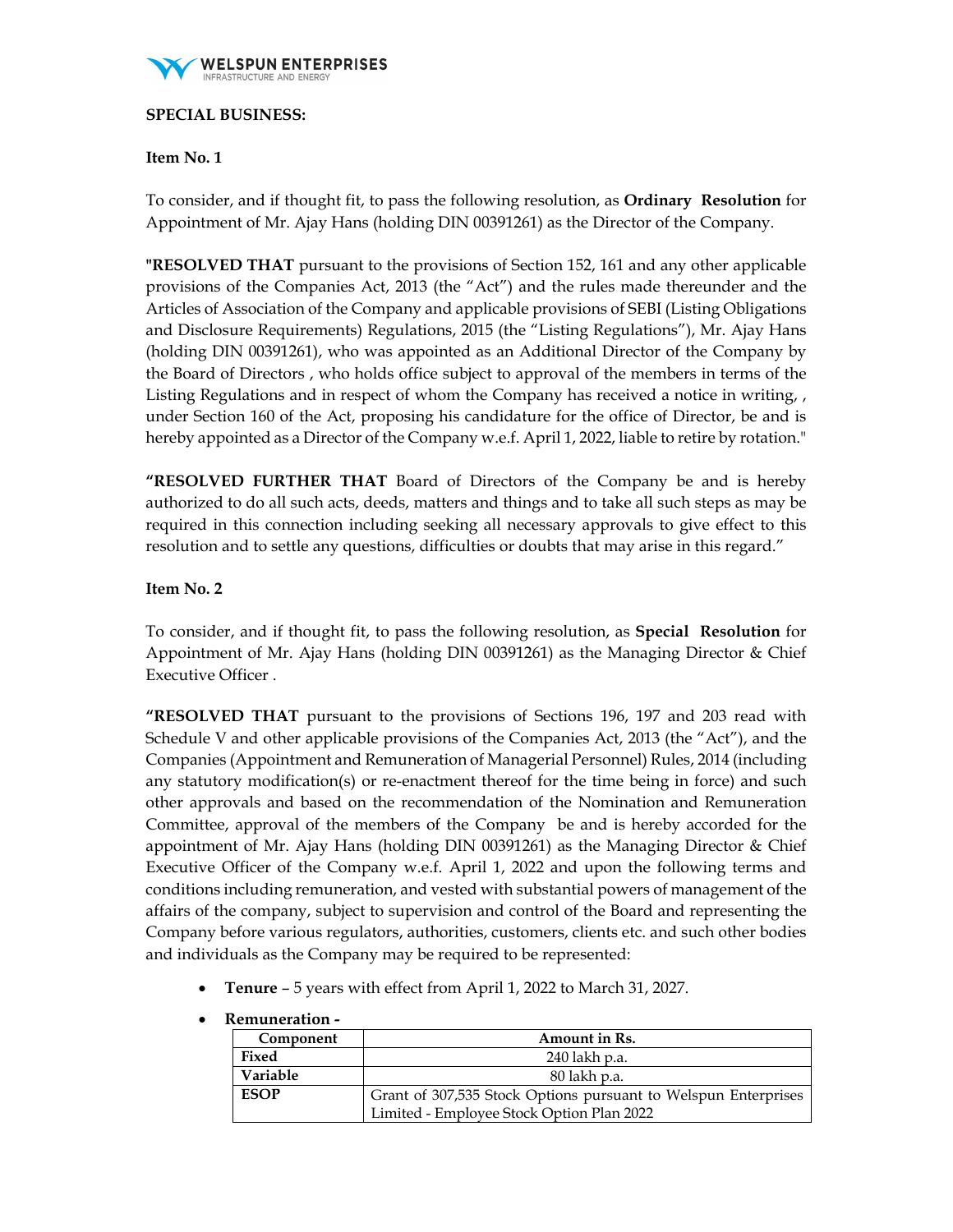

The remuneration will be subject to annual revision based on evaluation by the Nomination and Remuneration Committee and the Board.

- **Other Benefits** As per the Company's policy.
- All payments subject to applicable taxes.

**RESOLVED FURTHER THAT** in case of inadequacy of profits, if any, as computed under Section 197 of the Act, Mr. Ajay Hans shall be entitled for the maximum permissible remuneration payable under Schedule V to the Act and rules made thereunder as amended from time to time.

**RESOLVED FURTHER THAT** the Board of Directors (hereinafter referred to as "the Board" which term shall be deemed to include any Committee, including the Nomination and Remuneration Committee which may exercise the powers, conferred by this resolution) be and is hereby authorized to vary, alter, increase, enhance or widen the scope of the remuneration including payment of annual increment as they may deem fit in the interest of the Company and within the limits prescribed in the Act or rules thereunder.

**RESOLVED FURTHER THAT** Board of Directors of the Company be and is hereby authorized to do all such acts, deeds, matters and things and to take all such steps as may be required in this connection including seeking all necessary approvals to give effect to this resolution and to settle any questions, difficulties or doubts that may arise in this regard."

## **Item No. 3**

To consider, and if thought fit, to pass the following resolution, as **Special Resolution** for Appointment of Mr. Sudhir Mital (DIN : 08314675) as the Director of the Company.

**"RESOLVED THAT** pursuant to the provisions of Section 149, 150, 152 read with Schedule IV and other applicable provisions, if any, of the Companies Act, 2013 (the "Act"), the Companies (Appointment and Qualifications of Directors) Rules, 2014, and the Securities and Exchange Board of India (Listing Obligations and Disclosure Requirements) Regulations, 2015 ("the Listing Regulations") and based on the recommendation of the Nomination and Remuneration Committee, Mr. Sudhir Mital (DIN : 08314675), who was appointed as an Additional Independent Director of the Company with effect from May 12, 2022 by the Board of Directors pursuant to the provisions of Section 161 of the Act and who holds office subject to approval of the members in terms of the Listing Regulations and in respect of whom the Company has received a notice in writing from a member, under Section 160 of the Act, proposing his candidature for the office of the Director of the Company, be and is hereby elected and appointed as an Independent Director, not liable to retire by rotation, to hold the office for a term of four years commencing from May 12, 2022 till May 11, 2026..

**RESOLVED FURTHER THAT** Board of Directors of the Company be and is hereby authorized to do all such acts, deeds, matters and things and to take all such steps as may be required in this connection including seeking all necessary approvals to give effect to this resolution and to settle any questions, difficulties or doubts that may arise in this regard."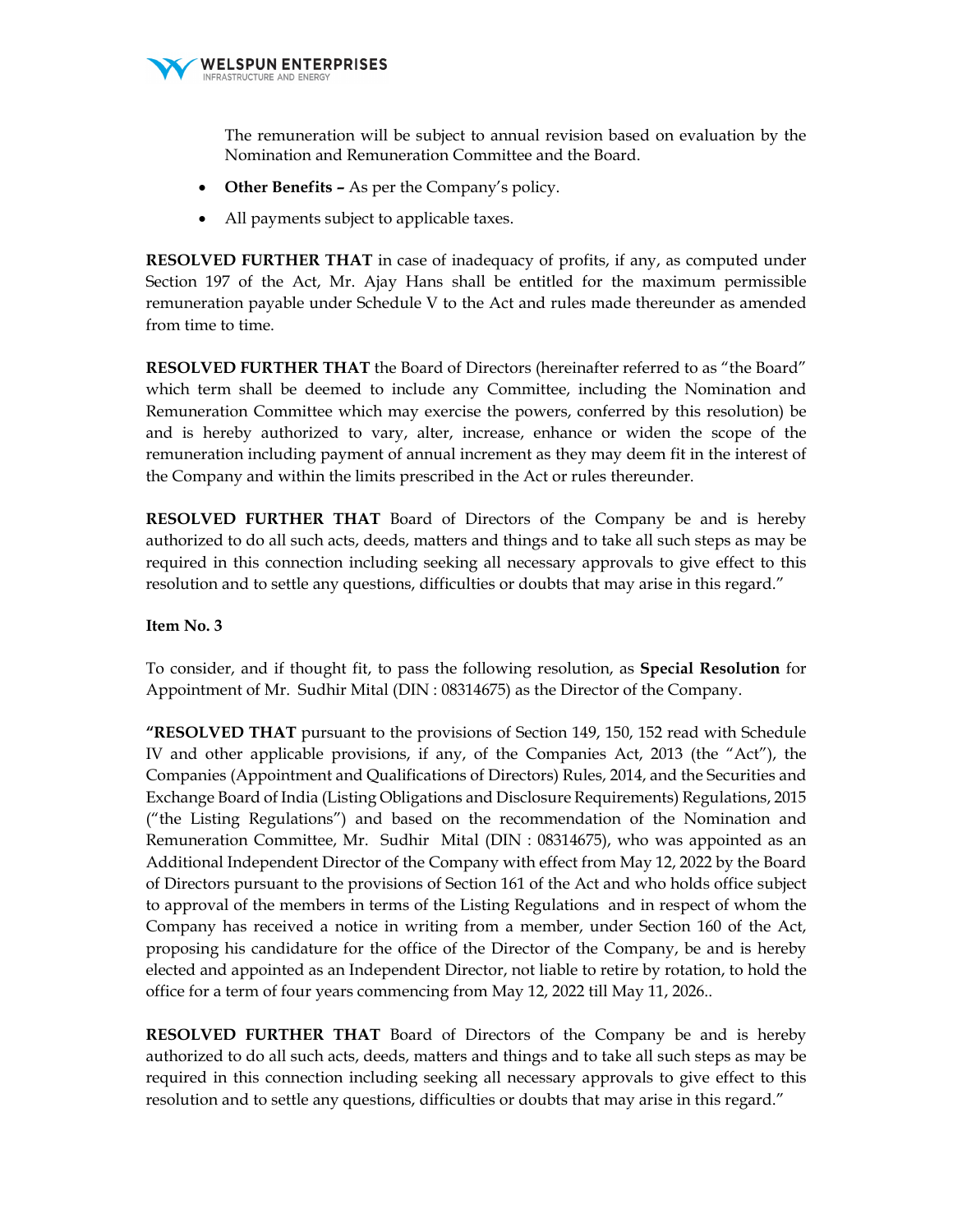

# **EXPLANATORY STATEMENT AS REQUIRED UNDER SECTION 102 OF THE COMPANIES ACT, 2013 AND THE INFORMATION AS REQUIRED PURSUANT TO SEBI (LISTING OBLIGATIONS AND DISCLOSURE REQUIREMENTS) REGULATIONS, 2015.**

#### **Item Nos. 1 & 2**

Based on the recommendation of the Nomination and Remuneration Committee, the Board of Directors of the Company at its meeting held on February 02, 2022, appointed Mr. Ajay Hans (holding DIN – 00391261) as the Managing Director & Chief Executive Officer of the Company for a period of 5 years with effect from April 1, 2022 to March 31, 2027 on the terms and conditions as mentioned in the resolution at Item Nos. 1  $\&$  2, subject to necessary approval from the members of the Company. The Company has received notice under Section 160 of the Act proposing the name of Mr. Ajay Hans as a candidate for the office of Director of the Company.

Mr. Ajay Hans has confirmed that he is neither disqualified from being appointed as a Director in terms of Section 164 of the Act nor debarred from holding office as a Director of the company, by virtue of any SEBI Order or any other such authority and given his consent to act as a Director. The Board of Directors have taken on record the declaration and confirmation submitted by Mr. Ajay Hans.

Mr. Ajay Hans, 51 years of age is a Graduate in Engineering, Master of Business Finance and MBA (Marketing). He has diverse industry and cross functional experience of 3 decades in Engineering, Procurement and Construction ("EPC") Projects on various National and International projects for diversified sectors of Industrial and Infrastructure projects like highways, refinery, oil and gas cross country pipelines, petrochemical, fertilizer, cement, power, steel, water treatment plants and water supply schemes, Real Estate including Integrated Township, etc.

He also has expertise over a decade in managing P&L and overall operations of EPC and Turnkey Construction companies. His last association was with Reliance Infrastructure Limited as Chief Operating Officer and Reliance Realty Limited as Chief Executive Officer. Subsequently, he was involved in resolution of NCLT Assets related to EPC Companies in Infrastructure and Industrial Sectors. He had earlier worked as Top/Sr. Management with Petron Group, KSS Group, Hirco, Dodsal, Enron, Sumitomo Corporation, DLF Group, etc.

|  |                                                        |  |  | Details of directorship in other Companies and membership/Chairpersonship of the |  |
|--|--------------------------------------------------------|--|--|----------------------------------------------------------------------------------|--|
|  | Committees of the Board of the Companies are as under: |  |  |                                                                                  |  |

| Directorship | (1) Welspun Natural Resources Private Limited, (2) Welspun Projects   |  |  |  |  |
|--------------|-----------------------------------------------------------------------|--|--|--|--|
|              | (Himmatnagar Bypass) Private Limited, (3) Welspun Build-Tech          |  |  |  |  |
|              | Private Limited, (4) Welspun Project (Kim Mandvi Corridor) Private    |  |  |  |  |
|              | Limited, (5) Welspun Road Infra Private Limited, (6) ARSS Bus         |  |  |  |  |
|              | Terminal Private Limited and (7) Walker And Pace Projects Private     |  |  |  |  |
|              | Limited.                                                              |  |  |  |  |
|              |                                                                       |  |  |  |  |
|              | He has not resigned from any of the listed entities in the past three |  |  |  |  |
|              | vears                                                                 |  |  |  |  |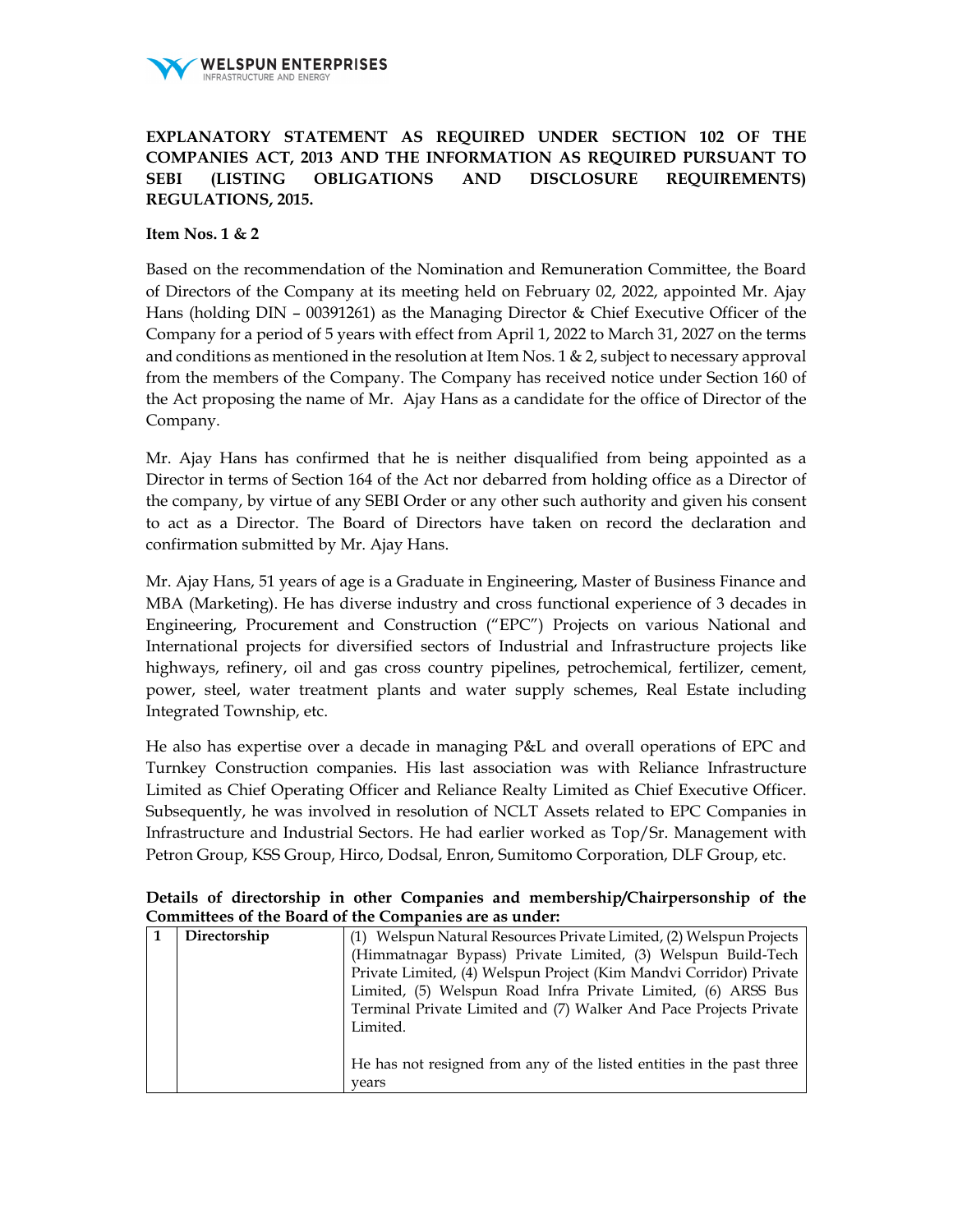

| Membership/               | Membership -                                           |  |  |  |  |
|---------------------------|--------------------------------------------------------|--|--|--|--|
| Chairmanship<br><b>of</b> |                                                        |  |  |  |  |
| <b>Committees</b>         | I} Welspun Enterprises Limited -                       |  |  |  |  |
|                           | Risk Management and Project Monitoring Committee<br>1. |  |  |  |  |
|                           | ESG & Corporate Social Responsibility Committee        |  |  |  |  |
|                           | <b>Project Review Committee</b>                        |  |  |  |  |
|                           | Finance and Administration Committee<br>$4_{\cdot}$    |  |  |  |  |
|                           |                                                        |  |  |  |  |
|                           | II] Welspun Road Infra Private Limited -               |  |  |  |  |
|                           | Corporate Social Responsibility Committee              |  |  |  |  |

Mr. Ajay Hans does not hold any equity shares in Company. He has been granted 307,535 Stock Options pursuant to Welspun Enterprises Limited - Employee Stock Option Plan 2022. Mr. Ajay Hans has no relationship per se with other Directors, Manager and other Key Managerial Personnel of the Company.

Considering the extensive knowledge and experience as well as educational background, appointment of Mr. Ajay Hans as Managing Director & Chief Executive Officer is in the interest of the Company and hence your Directors recommend Resolution at Item No. 1 as Ordinary Resolution & Item No. 2 for your approval as Special Resolution.

Save and except Mr. Ajay Hans, and his relatives, to the extent of their shareholding interest, if any, in the Company, none of the other Directors/ Key Managerial Personnel of the Company/their relatives are, in any way, concerned or interested financially or otherwise, in the Resolution set out at Item No. 1 & 2 of the Notice.

# **Item No. 3**

Based on the recommendation of the Nomination and Remuneration Committee, the Board of Directors of the Company at its meeting held on May 12, 2022, approved the appointment of Mr. Sudhir Mital (DIN : 08314675) as an Additional Independent Director of the Company, not liable to retire by rotation, for a term of four years with effect from May 12, 2022 subject to approval of the members under applicable provisions of the Companies Act, 2013 and the Securities and Exchange Board of India (Listing Obligations and Disclosure Requirements) Regulations, 2015.

Mr. Sudhir Mital has confirmed that he is neither disqualified from being appointed as a Director in terms of Section 164 of the Act nor debarred from holding office as a Director of the company, by virtue of any SEBI Order or any other such authority and given his consent to act as a Director. Mr. Sudhir Mital is independent of Management and possess appropriate skills, experience and knowledge. The Company has received declaration from him that he meets the criteria of independence as prescribed under Section 149 (6) of the Act and under Regulation 16 of the Listing Regulations. The Board of Directors have taken on record the declaration and confirmation submitted by Mr. Sunil Mital. The Company has received notice under Section 160 of the Act proposing the name of Mr. Sudhir Mital as a candidate for the office of Director of the Company.

Mr Sudhir Mital, 68 years of age, graduated from Allahabad University with a Masters degree in Indian History. He has an additional Masters in Rural Development from University of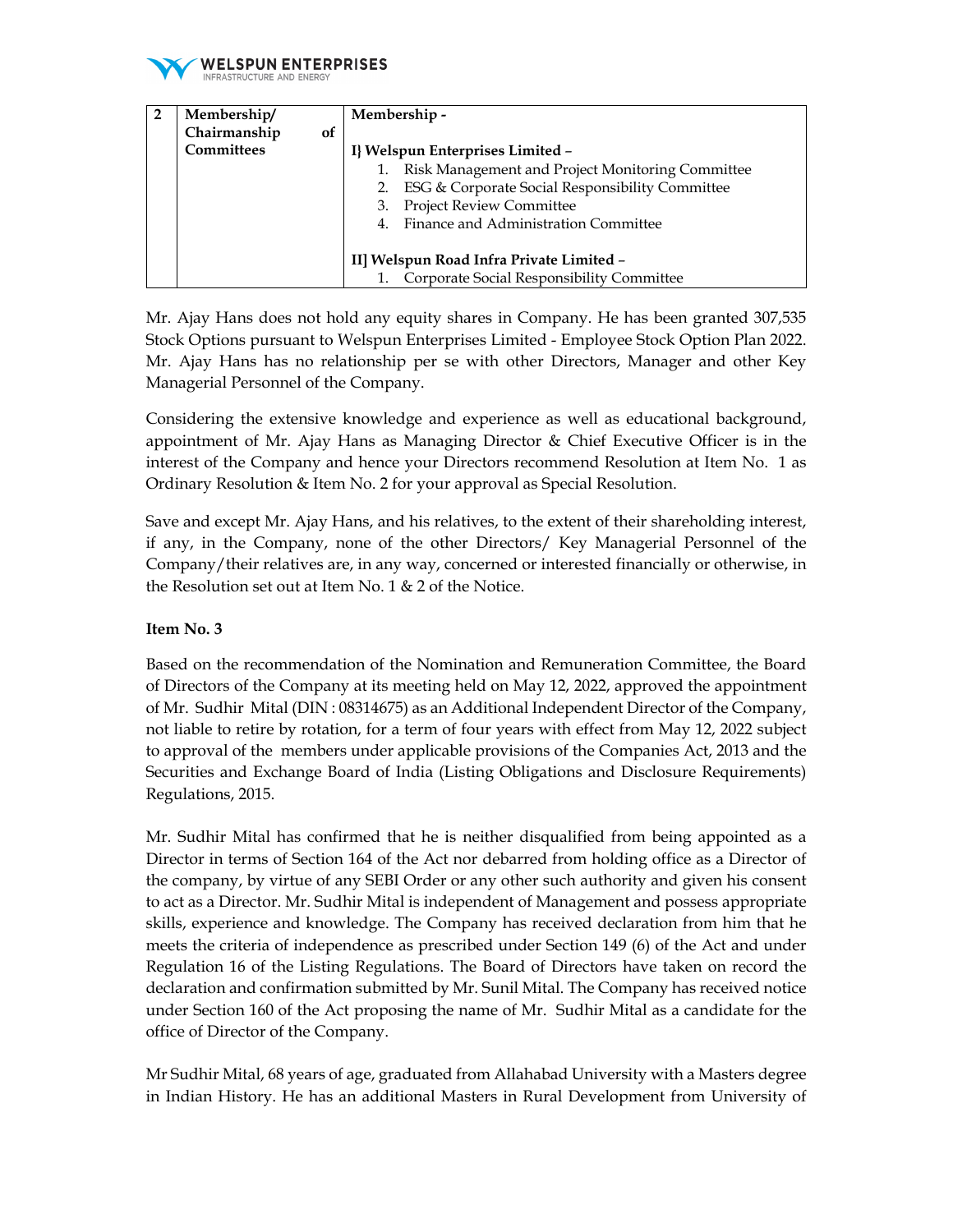

Birmingham, UK. He is a former member of the Indian Administrative Service belonging to the Punjab cadre. He has had an illustrious career of over forty years in public service, spanning across sectors from food safety and agriculture to developmental financing of Small and Medium Enterprises to corporate governance and market regulator, both in the State of Punjab as well at the Centre.

He has held several key positions in the Centre, such as Secretary to Government of India in the Department of Fertilizers as well as Joint Secretary, Ministry of Environment and Forests where he dealt with Bilateral, Regional and Multilateral Cooperation and was Chief Negotiator on "Sustainable Development" in International Forums. He was also the Government's Special Emissary to the Delhi Commonwealth Games 2010.

His last assignment with the Government was as Member of the Competition Commission of India (CCI) and then its Acting Chairman, an office which he demitted in November, 2018. He was Special Secretary, Ministry of Corporate Affairs as a key functionary engaged in the evolution of Companies Bill, 2013.

Mr. Sudhir Mital brings with him rich professional experience in Strategic Management and Planning, Public Policy, Corporate Governance and Sustainable Development and hence, his appointment would be in the interest of the Company.

# **Details of directorship in other Companies and membership/Chairpersonship of the Committees of the Board of the Companies are as under:**

| Directorship                                            | Hindalco Industries Limited and (2) Jaiprakash<br>(1)                            |
|---------------------------------------------------------|----------------------------------------------------------------------------------|
|                                                         | <b>Power Ventures Limited</b>                                                    |
| Membership / Chairmanship of   Membership<br>Committees |                                                                                  |
|                                                         | Jaiprakash Power Ventures Limited -<br>Corporate Social Responsibility Committee |
|                                                         |                                                                                  |

Mr. Sudhir Mital does not hold any equity shares in Company. He has no relationship per se with other Directors, Manager and other Key Managerial Personnel of the company.

Your Directors recommend Resolution at Item No. 3 for your approval as a Special Resolution.

Save and except Mr. Sudhir Mital, and his relatives, to the extent of their shareholding interest, if any, in the Company, none of the other Directors/ Key Managerial Personnel of the Company/their relatives are, in any way, concerned or interested financially or otherwise, in the Resolution set out at Item No. 3 of the Notice.

## **NOTES:**

- 1. The explanatory statement pursuant to Section 102 read with Section 110 of the Act stating all material facts and the reason for the proposal is annexed herewith.
- 2. The Postal Ballot Notice is being sent to /published/displayed for all the Members, whose names appear in the Register of Members as received from Depositories i.e. National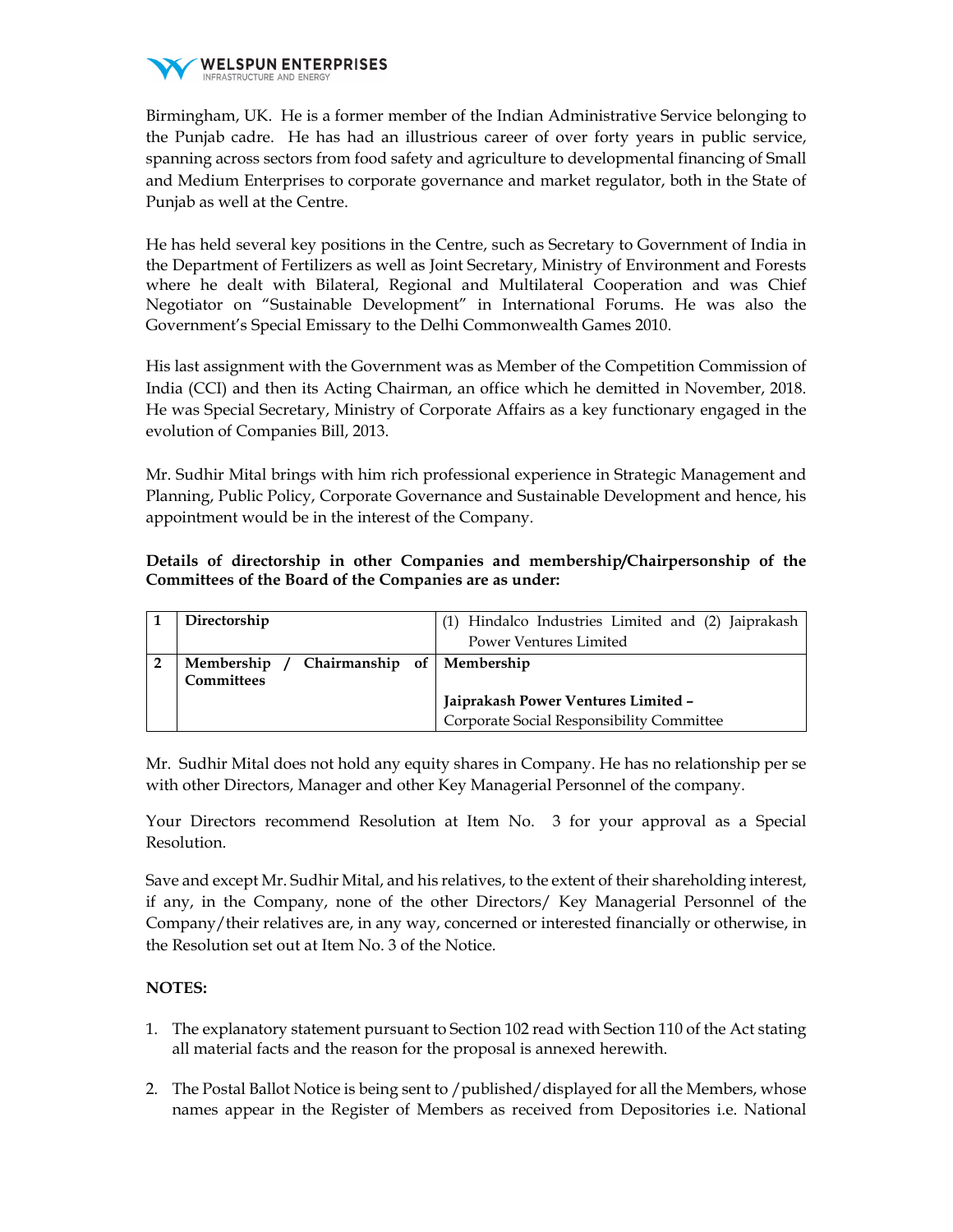

Securities Depository Limited ("NSDL") / Central Depository Services (India) Limited ("CDSL") as on **Friday, May 20, 2022** in accordance with the provisions of the Companies Act, 2013, read with Rules made thereunder and General Circulars No. 14/2020 dated April 8, 2020, No. 17/ 2020 dated April 13, 2020, No. 22/ 2020 dated June 15, 2020, No. 33/ 2020 dated September 28, 2020, No. 39/ 2020 dated December 31, 2020, General Circular No. 10/2021 dated June 23, 2021 and General Circular No. 20/2021 dated December 8, 2021 issued by the Ministry of Corporate Affairs.

- 3. The Board of Directors of the Company has appointed Mr. Mihen Halani, Proprietor of M/s. Mihen Halani & Associates, Company Secretaries and in his absence Mr. Milin Ramani of M/s. Mihen Halani & Associates as Scrutinizer for conducting the Postal Ballot process in a fair and transparent manner and to receive and scrutinize the votes casted by the members. After completion of his scrutiny, the Scrutinizer will submit his report to the Chairman and in his absence to any Director of the Company or the Company Secretary.
- 4. The resolutions will be taken as passed effectively on the last date specified for remote evoting, if the result of the Postal Ballot indicates that the requisite majority of the shareholders had assented to the resolution. The result of the Postal Ballot will be declared on Wednesday, June 29, 2022 by or before 5:00 p.m. at the Corporate Office of the Company by the Chairman and in his absence by any Director of the Company or by the Company Secretary. After declaration, the result of the Postal Ballot will be published in the newspaper and will also be posted on the Company's website www.welspunenterprises.com, besides communicating the same to BSE Limited and National Stock Exchange of India Limited, where the shares of the Company are listed.
- 5. Resolutions passed by the members through postal ballot is deemed to have been passed as if it was passed at a General Meeting of the members.
- 6. In compliance with the provisions of Sections 108 and 110 of the Act and Rule 20 of the Companies (Management and Administration) Rules, 2014, as amended from time to time and Regulation 44 of the Securities and Exchange Board of India (Listing Obligations and Disclosure Requirements) Regulations, 2015, the Company provides the Members the facility to exercise their right to vote by electronic means through e-voting services provided by NSDL and the business may be transacted through such e-voting instead of dispatching Postal Ballot Form. The instructions for e-voting are annexed to this Notice. The e-voting period shall commence on **Monday, May 30, 2022** from 9:00 AM (IST) and shall end on **Tuesday, June 28, 2022** at 05:00 PM (IST). E-voting shall not be allowed beyond the said date and time.
- 7. Members whose shareholding is in electronic mode are requested to direct notifications about change of address and updates about bank account details to their respective depository participant(s) (DP). Members whose shareholding is in physical mode are requested to opt for the Electronic Clearing System (ECS) mode to receive dividend on time in line with the Circulars. We urge members to utilize the ECS for receiving dividends.
- 8. We urge members to support our commitment to environmental protection by choosing to receive the Company's communication through email. Members holding shares in demat mode, who have not registered their email addresses are requested to register their email addresses with their respective depository participants, and members holding shares in physical mode are requested to update their email addresses with the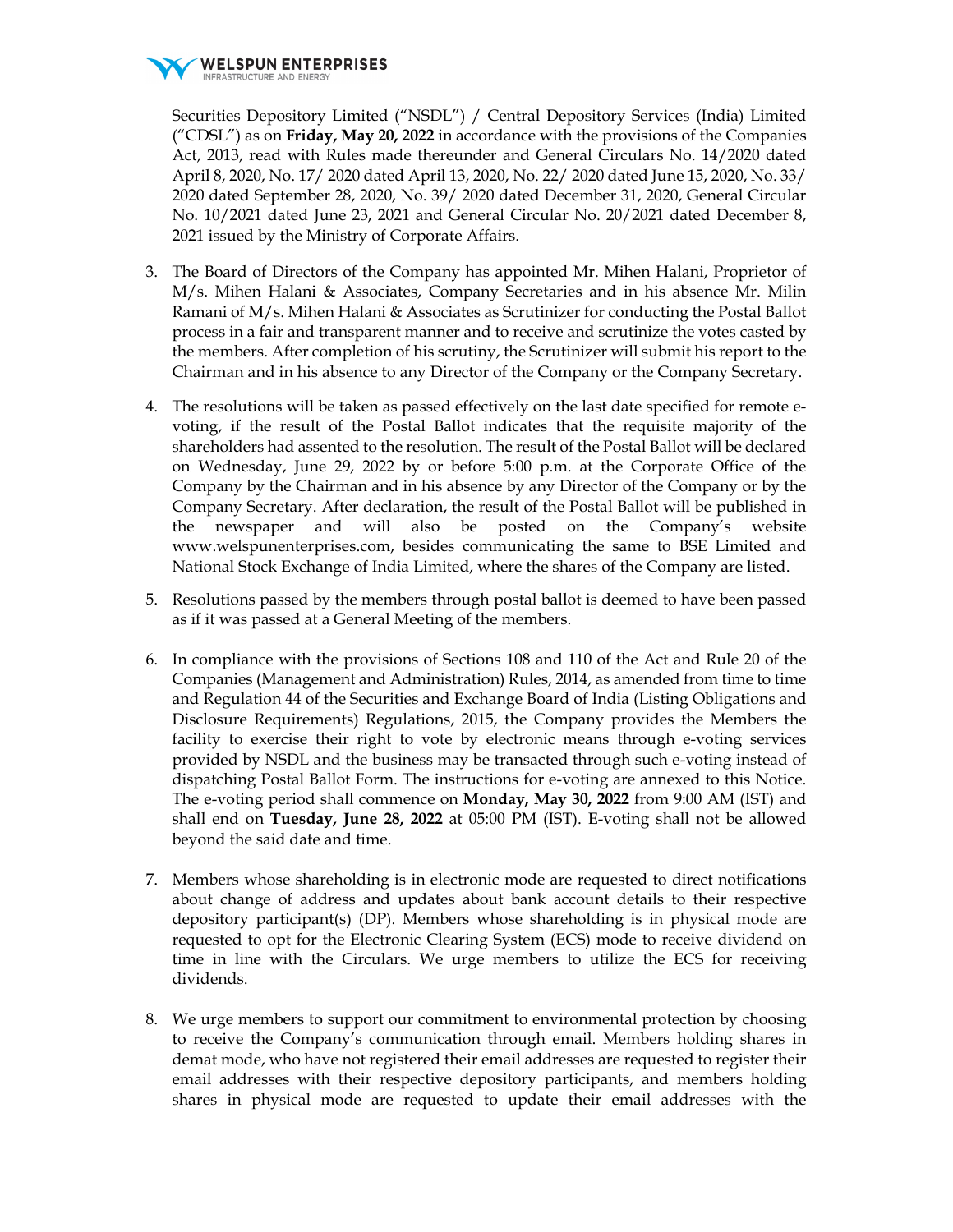

Company's RTA at rnt.helpdesk@linkintime.co.in; bonds.helpdesk@linkintime.co.in. Members may provide their details in the sheet annexed to this Notice.

9. All the correspondence pertaining to shareholding, transfer of shares, transmission etc. should be lodged at the Company's Share Registrar and Transfer Agent : Link Intime India Private Ltd., Unit: Welspun Enterprises Limited, C 101, 247 Park, L B S Marg, Vikhroli (West) Mumbai-400 083. Tel No: +91 22 49186000, Fax: +91 22 49186060, Email- rnt.helpdesk@linkintime.co.in; bonds.helpdesk@linkintime.co.in.

- 10. SEBI has mandated the submission of the Permanent Account Number (PAN) by every participant in the securities market. Members holding shares in electronic form are, therefore, requested to submit their PAN to their depository participant(s).
- 11. SEBI vide its circular SEBI/HO/MIRSD/MIRSD\_RTAMB/P/CIR/2021/655 dated November 03, 2021 has notified common and simplified norms for processing investor's service request by the Registrars and Transfer Agents (RTAs) and norms for furnishing Permanent Account Number ("PAN"), Know Your Client ("KYC") details (Postal address with PIN, mobile number, email address, bank details, signature) and Nomination details in Form SH-13 at the earliest. All holders of physical securities of the Company are requested to ensure the above details are updated with Link Intime India Private Limited - Registrar & Transfer Agent before April 1, 2023, since folios for which the above details are not available thereafter shall be frozen.
- 12. As per the provisions of Section 72 of the Act, the facility for making nomination is available for the Members in respect of the shares held by them. Members who have not yet registered their nomination are requested to register the same by submitting Form No. SH-13. Members are requested to submit these details to their DP in case the shares are held by them in electronic form, and to the RTA, in case the shares are held in physical form.
- 13. The members who wish to nominate, any person to whom his securities shall vest in the event of his death may do so by submitting the attached nomination Form to the Company or the Registrar and Transfer Agent of the Company. A nomination may be cancelled, or varied by nominating any other person in place of the present nominee, by the holder of securities who has made the nomination, by giving a notice of such cancellation or variation.

## **THE INSTRUCTIONS FOR MEMBERS FOR REMOTE E-VOTING ARE AS UNDER:-**

14. The e-voting period commences on **Monday, May 30, 2022** from 9:00 AM (IST) and shall end on **Tuesday, June 28, 2022** at 05:00 PM (IST). During this period, members holding shares either in physical or dematerialized form, as on cut-off date, i.e. as on **Friday, May 20, 2022** may cast their votes electronically. A person who is not a member as on the Cut-Off Date should treat this Notice for information purpose only. The e-voting module will be disabled by NSDL for voting thereafter. A member will not be allowed to vote again on resolution on which vote has already been cast. The voting rights of members shall be proportionate to their share of the paid-up equity share capital of the Company as on the cut-off date.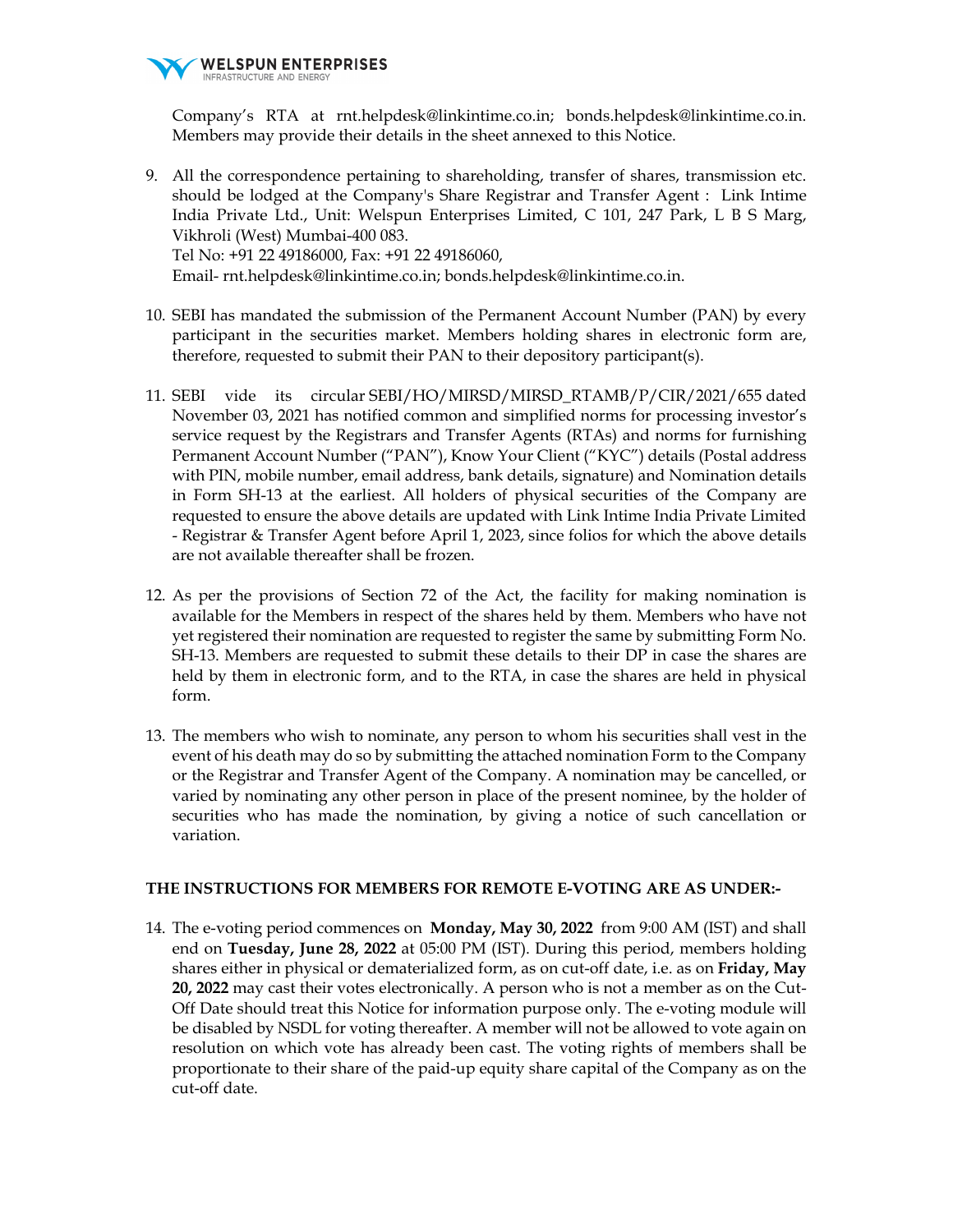

15. Voting through electronic means:

The way to vote electronically on NSDL e-Voting system consists of "Two Steps" which are mentioned below:

## **Step 1: Access to NSDL e-Voting system**

**A) Login method for e-Voting for Individual shareholders holding securities in demat mode** 

In terms of SEBI circular dated December 9, 2020 on e-Voting facility provided by Listed Companies, Individual shareholders holding securities in demat mode are allowed to vote through their demat account maintained with Depositories and Depository Participants. Shareholders are advised to update their mobile number and email Id in their demat accounts in order to access e-Voting facility.

Login method for Individual shareholders holding securities in demat mode is given below:

| Type of<br>shareholders |                                                                                                                                                 |              | <b>Login Method</b>                                      |            |                                                                          |    |
|-------------------------|-------------------------------------------------------------------------------------------------------------------------------------------------|--------------|----------------------------------------------------------|------------|--------------------------------------------------------------------------|----|
| Individual              |                                                                                                                                                 |              |                                                          |            |                                                                          |    |
| Shareholders            | 1. Existing <b>IDeAS</b> user can visit the e-Services website of NSDL Viz.<br>https://eservices.nsdl.com either on a Personal Computer or on a |              |                                                          |            |                                                                          |    |
| holding securities      |                                                                                                                                                 |              |                                                          |            | mobile. On the e-Services home page click on the "Beneficial             |    |
| in demat mode           |                                                                                                                                                 |              |                                                          |            | Owner" icon under "Login" which is available under 'IDeAS'               |    |
| with NSDL.              |                                                                                                                                                 |              |                                                          |            | section, this will prompt you to enter your existing User ID and         |    |
|                         |                                                                                                                                                 |              |                                                          |            | Password. After successful authentication, you will be able to see       |    |
|                         |                                                                                                                                                 |              |                                                          |            | e-Voting services under Value added services. Click on "Access to        |    |
|                         |                                                                                                                                                 |              |                                                          |            | e-Voting" under e-Voting services and you will be able to see e-         |    |
|                         |                                                                                                                                                 |              |                                                          |            | Voting page. Click on company name or e-Voting service provider          |    |
|                         |                                                                                                                                                 |              |                                                          |            | i.e. NSDL and you will be re-directed to e-Voting website of NSDL        |    |
|                         |                                                                                                                                                 |              | for casting your vote during the remote e-Voting period. |            |                                                                          |    |
|                         |                                                                                                                                                 |              |                                                          |            | 2. If you are not registered for IDeAS e-Services, option to register is |    |
|                         |                                                                                                                                                 |              |                                                          |            | available at https://eservices.nsdl.com. Select "Register Online         |    |
|                         | for                                                                                                                                             | <b>IDeAS</b> | Portal"                                                  | $\alpha$ r | click                                                                    | at |
|                         |                                                                                                                                                 |              | https://eservices.nsdl.com/SecureWeb/IdeasDirectReg.jsp  |            |                                                                          |    |
|                         |                                                                                                                                                 |              |                                                          |            | 3. Visit the e-Voting website of NSDL. Open web browser by typing        |    |
|                         |                                                                                                                                                 |              |                                                          |            | the following URL: https://www.evoting.nsdl.com/ either on a             |    |
|                         |                                                                                                                                                 |              |                                                          |            | Personal Computer or on a mobile. Once the home page of e-               |    |
|                         |                                                                                                                                                 |              |                                                          |            | Voting system is launched, click on the icon "Login" which is            |    |
|                         |                                                                                                                                                 |              |                                                          |            | available under 'Shareholder/Member' section. A new screen will          |    |
|                         |                                                                                                                                                 |              |                                                          |            | open. You will have to enter your User ID (i.e. your sixteen digit       |    |
|                         |                                                                                                                                                 |              |                                                          |            | demat account number held with NSDL), Password/OTP and a                 |    |
|                         |                                                                                                                                                 |              |                                                          |            | Verification Code as shown on the screen. After successful               |    |
|                         |                                                                                                                                                 |              |                                                          |            | authentication, you will be redirected to NSDL Depository site           |    |
|                         |                                                                                                                                                 |              |                                                          |            | wherein you can see e-Voting page. Click on company name or e-           |    |
|                         |                                                                                                                                                 |              |                                                          |            | Voting service provider i.e. NSDL and you will be redirected to          |    |
|                         |                                                                                                                                                 |              |                                                          |            | e-Voting website of NSDL for casting your vote during the remote         |    |
|                         | e-Voting period.                                                                                                                                |              |                                                          |            |                                                                          |    |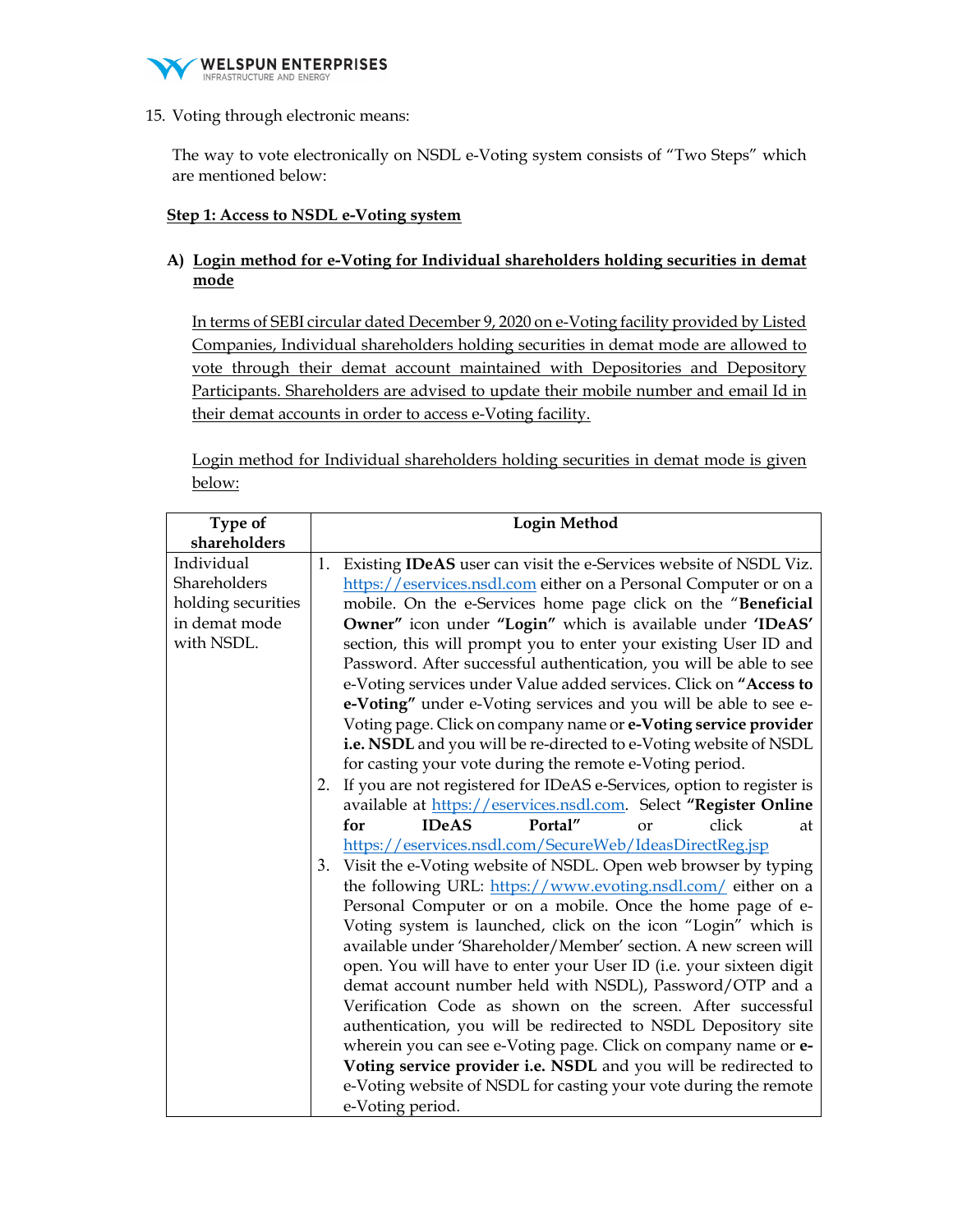

|                                                                                                                             | 4. | Shareholders/Members can also download NSDL Mobile App<br>"NSDL Speede" facility by scanning the QR code mentioned<br>below for seamless voting experience.<br><b>NSDL Mobile App is available on</b><br>Google Play<br>App Store                                                                                                                                                                                                                                                                                                                                                                                                       |  |  |  |  |
|-----------------------------------------------------------------------------------------------------------------------------|----|-----------------------------------------------------------------------------------------------------------------------------------------------------------------------------------------------------------------------------------------------------------------------------------------------------------------------------------------------------------------------------------------------------------------------------------------------------------------------------------------------------------------------------------------------------------------------------------------------------------------------------------------|--|--|--|--|
| Individual<br>Shareholders<br>holding securities<br>in demat mode<br>with CDSL                                              | 1. | Existing users who have opted for Easi / Easiest, they can login<br>through their user id and password. Option will be made available<br>to reach e-Voting page without any further authentication. The<br>URL<br>for<br>users<br>to<br>login<br>to<br>Easi<br>Easiest<br>$\sqrt{2}$<br>are<br>https://web.cdslindia.com/myeasi/home/login<br>or                                                                                                                                                                                                                                                                                        |  |  |  |  |
|                                                                                                                             |    | www.cdslindia.com and click on New System Myeasi.<br>2. After successful login of Easi/Easiest the user will be also able to<br>see the E Voting Menu. The Menu will have links of e-Voting<br>service provider i.e. NSDL. Click on NSDL to cast your vote.                                                                                                                                                                                                                                                                                                                                                                             |  |  |  |  |
|                                                                                                                             | 3. | If the user is not registered for Easi/Easiest, option to register is<br>available at<br>https://web.cdslindia.com/myeasi/Registration/EasiRegistratio                                                                                                                                                                                                                                                                                                                                                                                                                                                                                  |  |  |  |  |
|                                                                                                                             | 4. | Alternatively, the user can directly access e-Voting page by<br>providing demat Account Number and PAN No. from a link in<br>www.cdslindia.com home page. The system will authenticate the<br>user by sending OTP on registered Mobile & Email as recorded in<br>the demat Account. After successful authentication, user will be<br>provided links for the respective ESP i.e. NSDL where the e-Voting<br>is in progress.                                                                                                                                                                                                              |  |  |  |  |
| Individual<br>Shareholders<br>(holding<br>securities in<br>demat mode)<br>login through<br>their depository<br>participants |    | You can also login using the login credentials of your demat<br>account through your Depository Participant registered with<br>NSDL/CDSL for e-Voting facility. Upon logging in, you will be<br>able to see e-Voting option. Click on e-Voting option, you will be<br>redirected to NSDL/CDSL Depository site after successful<br>authentication, wherein you can see e-Voting feature. Click on<br>company name or e-Voting service provider i.e. NSDL and you<br>will be redirected to e-Voting website of NSDL for casting your<br>vote during the remote e-Voting period or joining virtual meeting<br>& voting during the meeting. |  |  |  |  |

**Important note:** Members who are unable to retrieve User ID/ Password are advised to use Forget User ID and Forget Password option available at abovementioned website.

**Helpdesk for Individual Shareholders holding securities in demat mode for any technical issues related to login through Depository i.e. NSDL and CDSL.**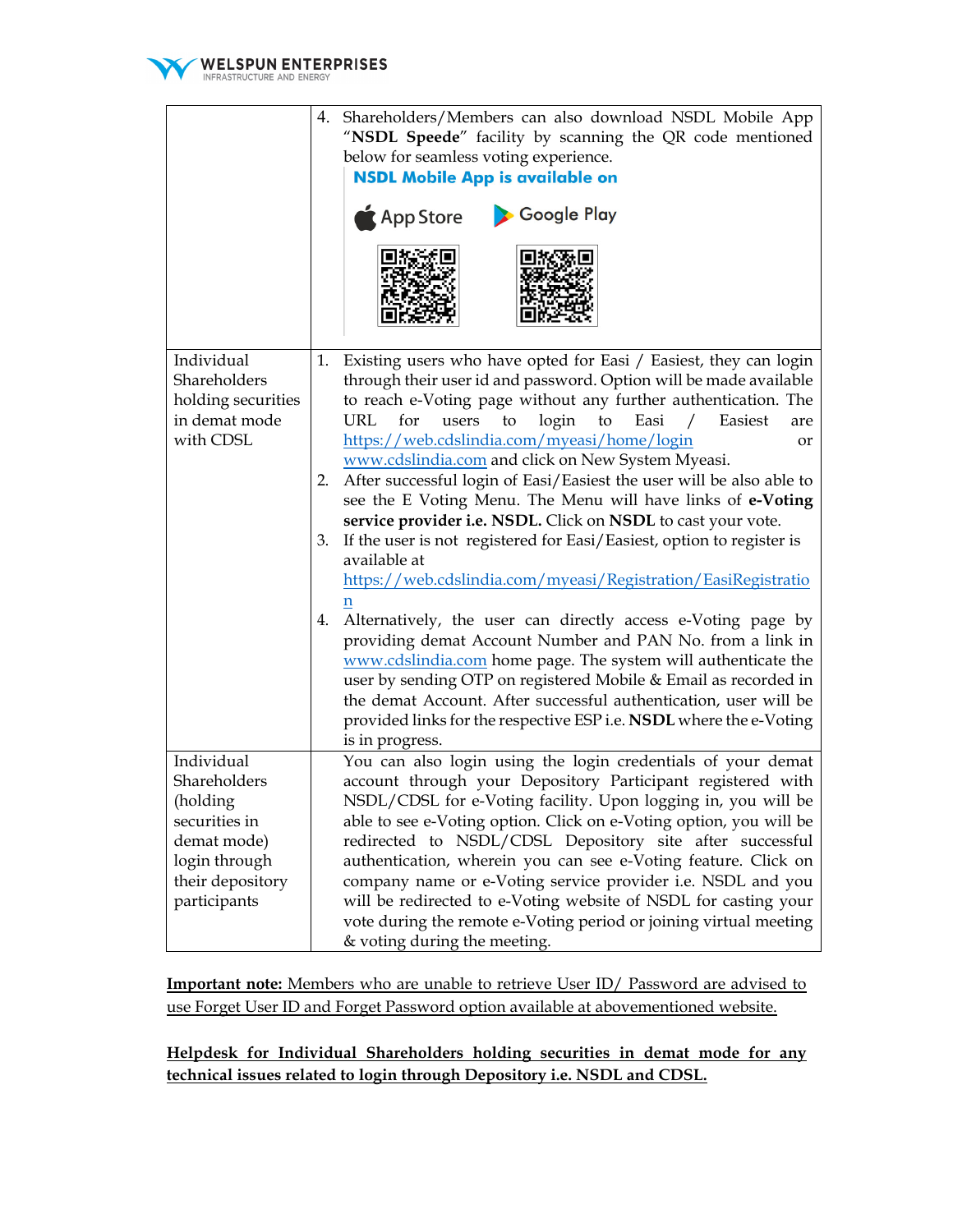

| Login type                      | Helpdesk details                                           |
|---------------------------------|------------------------------------------------------------|
| Individual Shareholders holding | Members facing any technical issue in login can            |
| securities in demat mode with   | contact NSDL helpdesk by sending a request at              |
| <b>NSDL</b>                     | evoting@nsdl.co.in or call at toll free no.: 1800 1020 990 |
|                                 | and 1800 22 44 30                                          |
| Individual Shareholders holding | Members facing any technical issue in login can            |
| securities in demat mode with   | contact CDSL helpdesk by sending a request at              |
| <b>CDSL</b>                     | helpdesk.evoting@cdslindia.com or contact at 022-          |
|                                 | 23058738 or 022-23058542-43                                |
|                                 |                                                            |

## **B) Login Method for shareholders other than Individual shareholders holding securities in demat mode and shareholders holding securities in physical mode.**

#### **How to Log-in to NSDL e-Voting website?**

- 1. Visit the e-Voting website of NSDL. Open web browser by typing the following URL: https://www.evoting.nsdl.com/ either on a Personal Computer or on a mobile.
- 2. Once the home page of e-Voting system is launched, click on the icon "Login" which is available under 'Shareholder/Member' section.
- 3. A new screen will open. You will have to enter your User ID, your Password/OTP and a Verification Code as shown on the screen. *Alternatively, if you are registered for NSDL eservices i.e. IDEAS, you can log-in at https://eservices.nsdl.com/ with your existing IDEAS login. Once you log-in to NSDL eservices after using your log-in credentials, click on e-Voting and you can proceed to Step 2 i.e. Cast your vote electronically.*
- 4. Your User ID details are given below :

| Manner of holding shares i.e.     | Your User ID is:                                      |
|-----------------------------------|-------------------------------------------------------|
| Demat (NSDL or CDSL) or Physical  |                                                       |
| a) For Members who hold shares in | 8 Character DP ID followed by 8 Digit                 |
| demat account with NSDL.          | Client ID                                             |
|                                   | For example if your DP ID is IN300*** and             |
|                                   | Client ID is 12****** then your user ID is            |
|                                   | $IN300***12******$                                    |
| b) For Members who hold shares in | 16 Digit Beneficiary ID                               |
| demat account with CDSL.          | For example if your Beneficiary ID is                 |
|                                   | $12****************$<br>then your user ID is          |
|                                   | 17**************                                      |
| c) For Members holding shares in  | EVEN Number followed by Folio Number                  |
| Physical Form.                    | registered with the company                           |
|                                   | For example if folio number is 001 <sup>***</sup> and |
|                                   | EVEN is 101456 then user ID<br>$\overline{1}$         |
|                                   | 101456001***                                          |

- 5. Password details for shareholders other than Individual shareholders are given below:
	- a) If you are already registered for e-Voting, then you can user your existing password to login and cast your vote.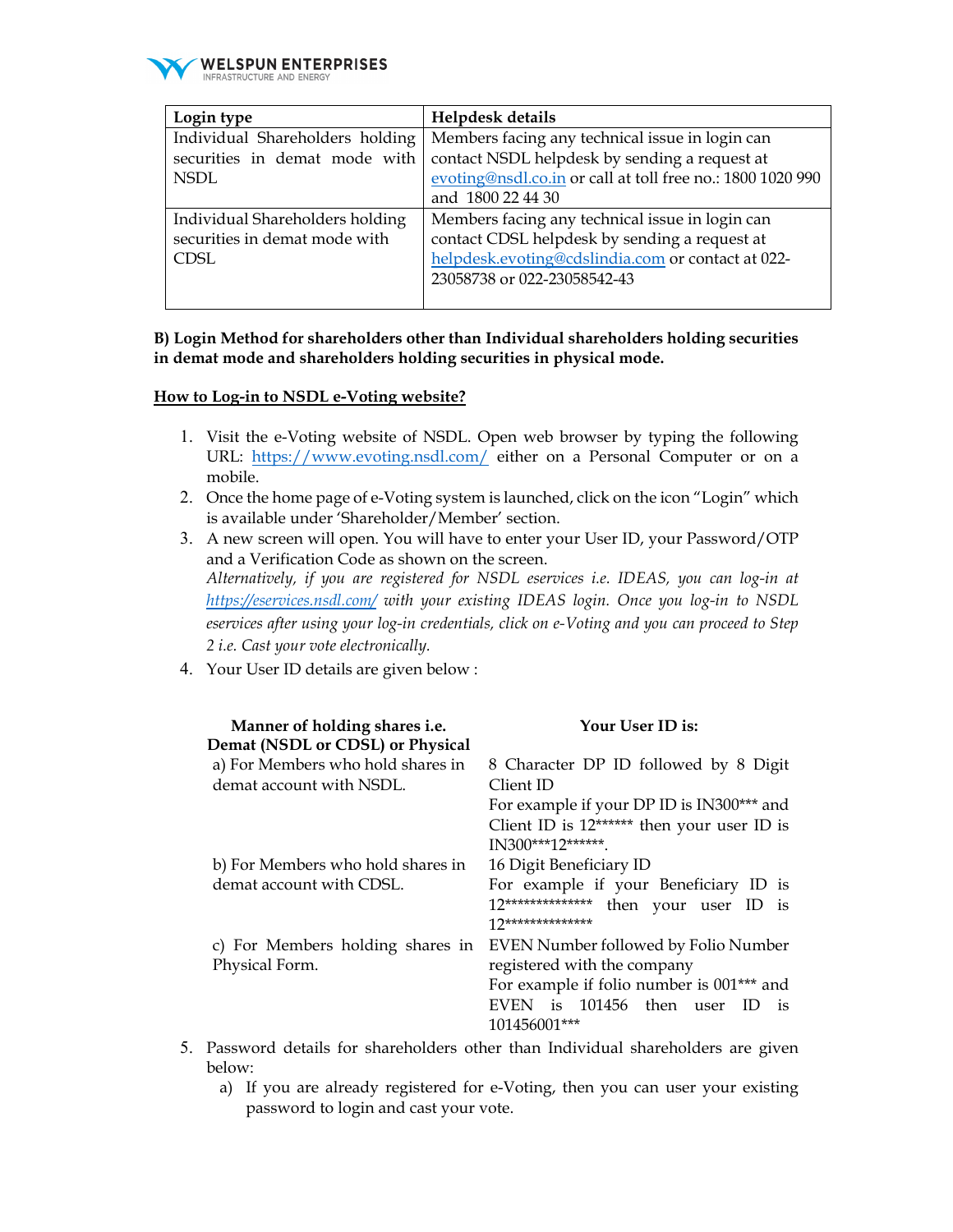

- b) If you are using NSDL e-Voting system for the first time, you will need to retrieve the 'initial password' which was communicated to you. Once you retrieve your 'initial password', you need to enter the 'initial password' and the system will force you to change your password.
- c) How to retrieve your 'initial password'?
	- (i) If your email ID is registered in your demat account or with the company, your 'initial password' is communicated to you on your email ID. Trace the email sent to you from NSDL from your mailbox. Open the email and open the attachment i.e. a .pdf file. Open the .pdf file. The password to open the .pdf file is your 8 digit client ID for NSDL account, last 8 digits of client ID for CDSL account or folio number for shares held in physical form. The .pdf file contains your 'User ID' and your 'initial password'.
	- (ii) If your email ID is not registered, please follow steps mentioned below in **process for those shareholders whose email ids are not registered**
- 6. If you are unable to retrieve or have not received the " Initial password" or have forgotten your password:
	- a) Click on "**Forgot User Details/Password**?"(If you are holding shares in your demat account with NSDL or CDSL) option available on www.evoting.nsdl.com.
	- b) **Physical User Reset Password**?" (If you are holding shares in physical mode) option available on www.evoting.nsdl.com.
	- c) If you are still unable to get the password by aforesaid two options, you can send a request at evoting@nsdl.co.in mentioning your demat account number/folio number, your PAN, your name and your registered address etc.
	- d) Members can also use the OTP (One Time Password) based login for casting the votes on the e-Voting system of NSDL.
- 7. After entering your password, tick on Agree to "Terms and Conditions" by selecting on the check box.
- 8. Now, you will have to click on "Login" button.
- 9. After you click on the "Login" button, Home page of e-Voting will open.

## **Step 2: Cast your vote electronically on NSDL e-Voting system.**

# **How to cast your vote electronically on NSDL e-Voting system?**

- 1. After successful login at Step 1, you will be able to see all the companies "EVEN" in which you are holding shares and whose voting cycle.
- 2. Select "EVEN" of company for which you wish to cast your vote during the remote e-Voting period.
- 3. Now you are ready for e-Voting as the Voting page opens.
- 4. Cast your vote by selecting appropriate options i.e. assent or dissent, verify/modify the number of shares for which you wish to cast your vote and click on "Submit" and also "Confirm" when prompted.
- 5. Upon confirmation, the message "Vote cast successfully" will be displayed.
- 6. You can also take the printout of the votes cast by you by clicking on the print option on the confirmation page.
- **7.** Once you confirm your vote on the resolution, you will not be allowed to modify your vote.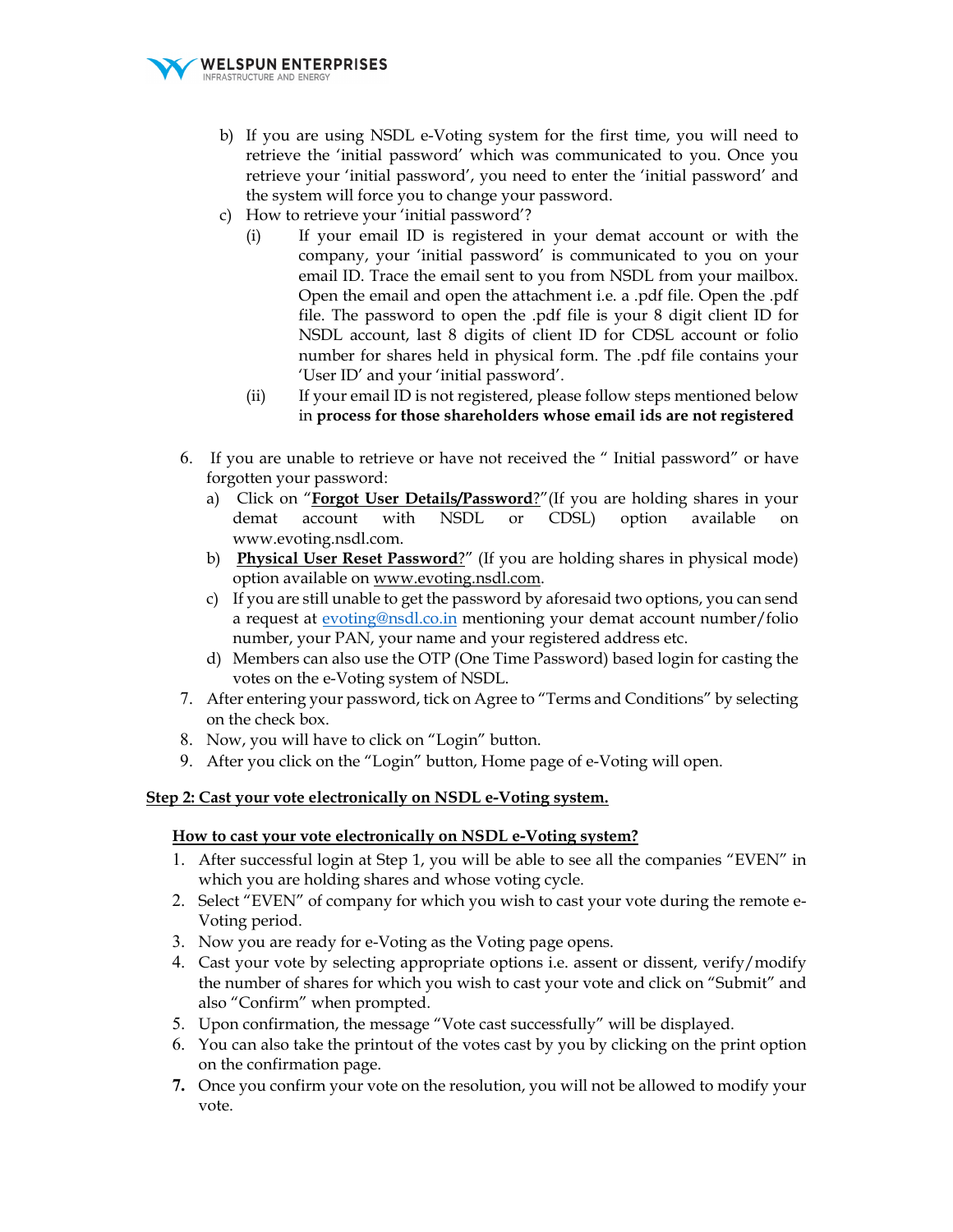

# **General Guidelines for shareholders**

- 1. Institutional shareholders (i.e. other than individuals, HUF, NRI etc.) are required to send scanned copy (PDF/JPG Format) of the relevant Board Resolution/ Authority letter etc. with attested specimen signature of the duly authorized signatory(ies) who are authorized to vote, to the Scrutinizer by e-mail to mihenhalani@gmail.com with a copy marked to evoting@nsdl.co.in.
- 2. It is strongly recommended not to share your password with any other person and take utmost care to keep your password confidential. Login to the e-voting website will be disabled upon five unsuccessful attempts to key in the correct password. In such an event, you will need to go through the "Forgot User Details/Password?" or "Physical User Reset Password?" option available on www.evoting.nsdl.com to reset the password.
- 3. In case of any queries, you may refer the Frequently Asked Questions (FAQs) for Shareholders and e-voting user manual for Shareholders available at the download section of www.evoting.nsdl.com or call on toll free no.: 1800 1020 990 and 1800 22 44 30 or send a request to evoting@nsdl.co.in

## **Process for those shareholders whose email ids are not registered with the depositories for procuring user id and password and registration of e mail ids for e-voting for the resolutions set out in this notice**:

- 1. In case shares are held in physical mode please provide Folio No., Name of shareholder, scanned copy of the share certificate (front and back), PAN (self attested scanned copy of PAN card), AADHAR (self attested scanned copy of Aadhar Card) by email to evoting@nsdl.co.in or suresh\_kadam@welspun.com.
- 2. In case shares are held in demat mode, please provide DPID-CLID (16 digit DPID + CLID or 16 digit beneficiary ID), Name, client master or copy of Consolidated Account statement, PAN (self attested scanned copy of PAN card), AADHAR (self attested scanned copy of Aadhar Card) to evoting@nsdl.co.in or suresh\_kadam@welspun.com.
- 3. If you are an Individual shareholders holding securities in demat mode, you are requested to refer to the login method explained at **step 1 (A**) i.e. **Login method for e-Voting for Individual shareholders holding securities in demat mode**.
- 4. Alternatively shareholder/members may send a request to evoting@nsdl.co.in for procuring user id and password for e-voting by providing above mentioned documents.
- 5. In terms of SEBI circular dated December 9, 2020 on e-Voting facility provided by Listed Companies, Individual shareholders holding securities in demat mode are allowed to vote through their demat account maintained with Depositories and Depository Participants. Shareholders are required to update their mobile number and email ID correctly in their demat account in order to access e-Voting facility.
- 16. In order to ensure better and timely communication between the Company and the shareholders and to ensure the receipt of dividend and/or any other consideration timely, fast and easily and more importantly, to avoid fraudulent encashment of warrants, the shareholders are requested to update their details by using the following procedure mentioned in the table below:

| <b>I</b> Ipdation | Procedure | Jocuments |
|-------------------|-----------|-----------|
|                   |           |           |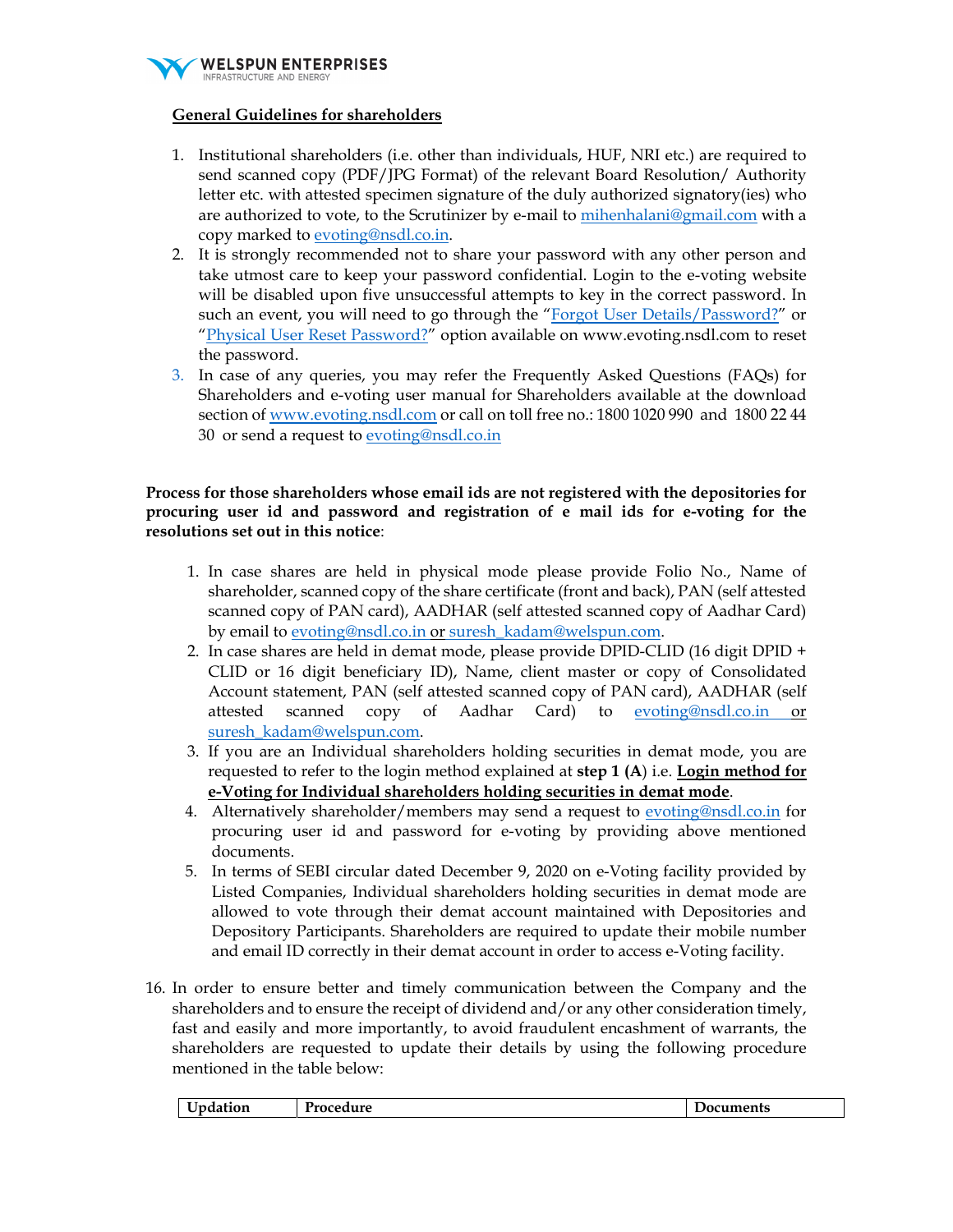

| Email Id and                                                                                          | Physical Holding: You can directly upload details on the                                              | signed<br>request<br>A      |  |  |  |  |
|-------------------------------------------------------------------------------------------------------|-------------------------------------------------------------------------------------------------------|-----------------------------|--|--|--|--|
| PAN                                                                                                   | website of Link Intime India Private Limited - Registrar &                                            | mentioning<br>letter        |  |  |  |  |
|                                                                                                       | Transfer<br>Agent                                                                                     | your folio no. and the      |  |  |  |  |
|                                                                                                       | https://linkintime.co.in/EmailReg/Email_Register.html                                                 | email id / PAN (self-       |  |  |  |  |
|                                                                                                       | or send an email to rnt.helpdesk@linkintime.co.in.                                                    | attested copy) that is      |  |  |  |  |
|                                                                                                       | Alternatively, send an email to Company's email id                                                    | to be registered            |  |  |  |  |
|                                                                                                       |                                                                                                       |                             |  |  |  |  |
|                                                                                                       | companysecretary_wel@welspun.com                                                                      |                             |  |  |  |  |
|                                                                                                       | Demat Holding:                                                                                        |                             |  |  |  |  |
|                                                                                                       | Update the email id / PAN through your Depository Participant                                         |                             |  |  |  |  |
|                                                                                                       | <b>Additional Documents Required:</b>                                                                 |                             |  |  |  |  |
|                                                                                                       |                                                                                                       |                             |  |  |  |  |
|                                                                                                       | In case of Non-resident Shareholders:                                                                 |                             |  |  |  |  |
|                                                                                                       | Declaration of No Permanent Establishment, Tax Residency Certificate and Form                         |                             |  |  |  |  |
|                                                                                                       | 10F                                                                                                   |                             |  |  |  |  |
|                                                                                                       |                                                                                                       |                             |  |  |  |  |
|                                                                                                       | In case of Mutual Fund registered with SEBI :                                                         |                             |  |  |  |  |
|                                                                                                       |                                                                                                       |                             |  |  |  |  |
|                                                                                                       | Exemption Certificate u/s 10 (23D) issued by Income Tax Authority.                                    |                             |  |  |  |  |
|                                                                                                       |                                                                                                       |                             |  |  |  |  |
| <b>Bank Mandate</b>                                                                                   | <b>Physical Holding:</b>                                                                              | signed<br>request<br>A      |  |  |  |  |
|                                                                                                       | You can directly upload details on the website of Link                                                | letter<br>mentioning        |  |  |  |  |
|                                                                                                       |                                                                                                       | folio<br>your<br>no.,       |  |  |  |  |
|                                                                                                       | Intime India Private Limited - Registrar & Transfer Agent.                                            | cancelled cheque and        |  |  |  |  |
|                                                                                                       | https://linkintime.co.in/EmailReg/Email_Register.html                                                 | self-attested<br><b>PAN</b> |  |  |  |  |
|                                                                                                       | or send an email to rnt.helpdesk@linkintime.co.in.                                                    | copy                        |  |  |  |  |
|                                                                                                       | Alternatively, send an email to Company's email id                                                    |                             |  |  |  |  |
|                                                                                                       | companysecretary_wel@welspun.com                                                                      |                             |  |  |  |  |
|                                                                                                       | Demat Holding: Update the Bank mandate through your Depository Participant                            |                             |  |  |  |  |
|                                                                                                       |                                                                                                       |                             |  |  |  |  |
|                                                                                                       | To ensure continuous compliance with the requirements of applicable law, we request you to please     |                             |  |  |  |  |
|                                                                                                       |                                                                                                       |                             |  |  |  |  |
|                                                                                                       | provide us with your alternative postal address in India, wherever applicable. This address can be    |                             |  |  |  |  |
|                                                                                                       | utilized by the Company for the purposes of mailing certain documents/information that may be         |                             |  |  |  |  |
|                                                                                                       | required in terms of applicable law, including without limitation, the Companies Act, 2013.           |                             |  |  |  |  |
|                                                                                                       |                                                                                                       |                             |  |  |  |  |
| Postal Address                                                                                        | Physical Holding: You can send an email to Link Intime                                                | signed<br>request<br>A      |  |  |  |  |
| India,<br>in                                                                                          | India Private Limited - Registrar & Transfer Agent at                                                 | mentioning<br>letter        |  |  |  |  |
| wherever                                                                                              | email id rnt.helpdesk@linkintime.co.in. Alternatively,                                                | your postal address in      |  |  |  |  |
| applicable                                                                                            | email<br>$\,$ to<br>Company's<br>email<br>send<br>an<br>id                                            | India                       |  |  |  |  |
|                                                                                                       |                                                                                                       |                             |  |  |  |  |
|                                                                                                       | companysecretary_wel@welspun.com                                                                      |                             |  |  |  |  |
|                                                                                                       | Demat Holding: Update the postal address in India through your Depository                             |                             |  |  |  |  |
|                                                                                                       | Participant                                                                                           |                             |  |  |  |  |
|                                                                                                       |                                                                                                       |                             |  |  |  |  |
| Dematerialization of shares:                                                                          |                                                                                                       |                             |  |  |  |  |
|                                                                                                       | In accordance with SEBI (Listing Obligations and Disclosure Requirements) (Fourth Amendment)          |                             |  |  |  |  |
|                                                                                                       |                                                                                                       |                             |  |  |  |  |
| Regulations, 2018 dated June 08, 2018, the requests for transfer of securities held in physical form, |                                                                                                       |                             |  |  |  |  |
| except transmission or transposition of securities, cannot be processed after March 31, 2019. In view |                                                                                                       |                             |  |  |  |  |
|                                                                                                       | of this and to avail various benefits of dematerialization, shareholders are advised to dematerialize |                             |  |  |  |  |
| the shares held by them in physical form at the earliest.                                             |                                                                                                       |                             |  |  |  |  |

**Place: Mumbai Date: May 12, 2022**  **By Order of the Board**  For **Welspun Enterprises Limited** 

**Sd/- Priya Pakhare Company Secretary FCS - 7805**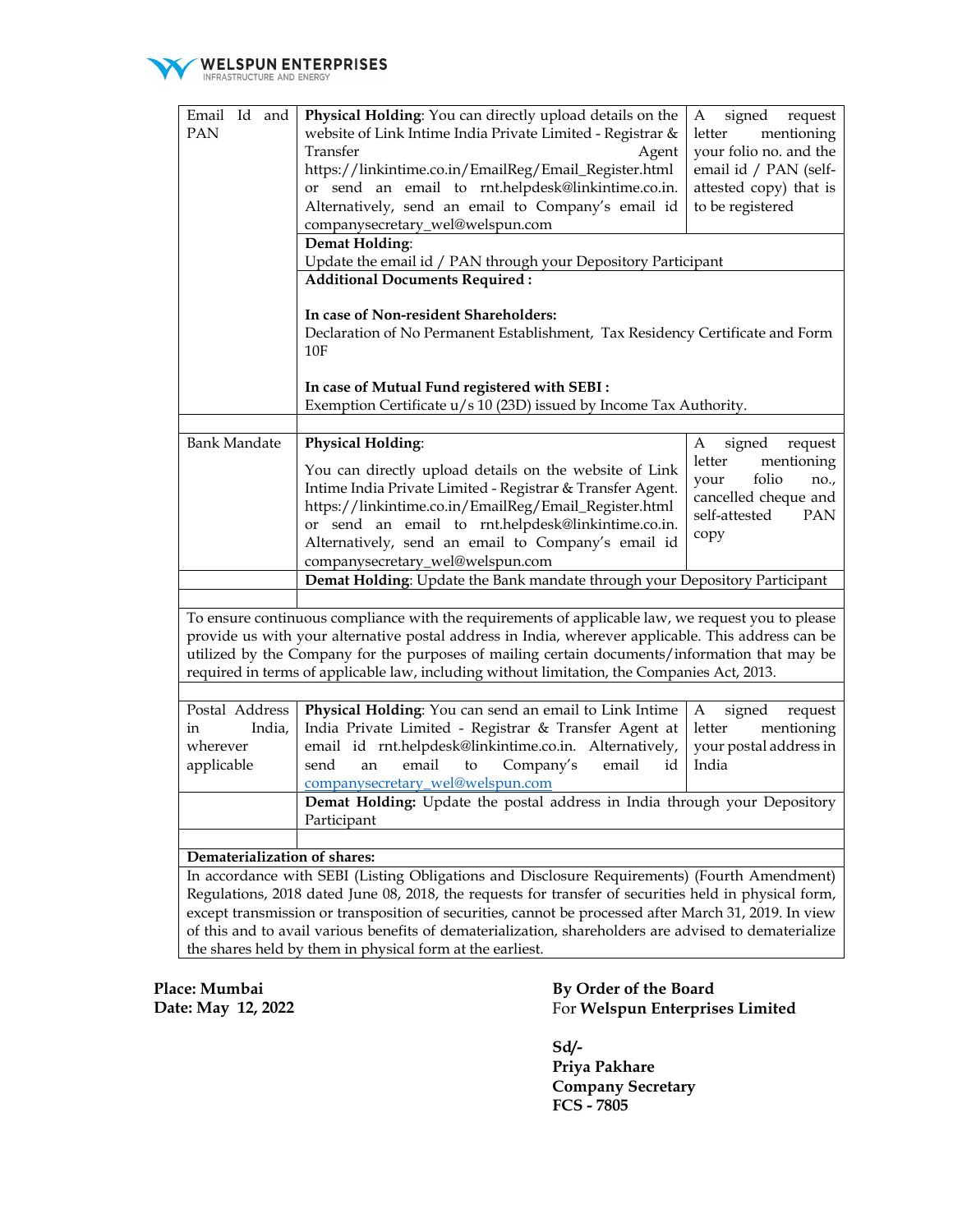

#### **WELSPUN ENTERPRISES LIMITED**

**CIN:** L45201GJ1994PLC023920

**Regd. Office:** Welspun City, Village Versamedi, Taluka Anjar, District Kutch, Gujarat-370 110. **Tel.:** + 91 2836 662222; **Fax:** + 91 2836 279010 **Corporate Office:** Welspun House, Kamala City, Senapati Bapat Marg, Lower Parel, Mumbai-400 013. **Tel.:** + 91 22 6613 6000; **Fax:** + 91 22 2490 8020 **Website:** www.welspunenterprises.com; **Email:** companysecretary\_wel@welspun.com

#### **E-mail Registration-Cum-Consent Form**

To, The Company Secretary, **Welspun Enterprises Limited**, Welspun City, Village Versamedi, Taluka Anjar, Dist. Kutch, Gujarat, Pin – 370110.

I/ We the members of the Company do hereby request you to kindly register/ update my email address with the Company. I/ We, do hereby agree and authorize the Company to send me/ us all the communications in electronic mode at the e-mail address mentioned below. Please register the below mentioned e-mail address / mobile number for sending communication through e-mail/ mobile.

|  | Mobile Nos. (to be registered): Email id (to be registered): |  |
|--|--------------------------------------------------------------|--|
|  |                                                              |  |
|  |                                                              |  |
|  |                                                              |  |
|  |                                                              |  |
|  |                                                              |  |

## **Signature of the Shareholder(s)\***

\_\_\_\_\_\_\_\_\_\_\_\_\_\_\_\_\_\_\_\_\_\_\_\_\_\_\_\_\_\_\_\_\_\_\_\_\_

\* Signature of all the shareholders is required in case of joint holding.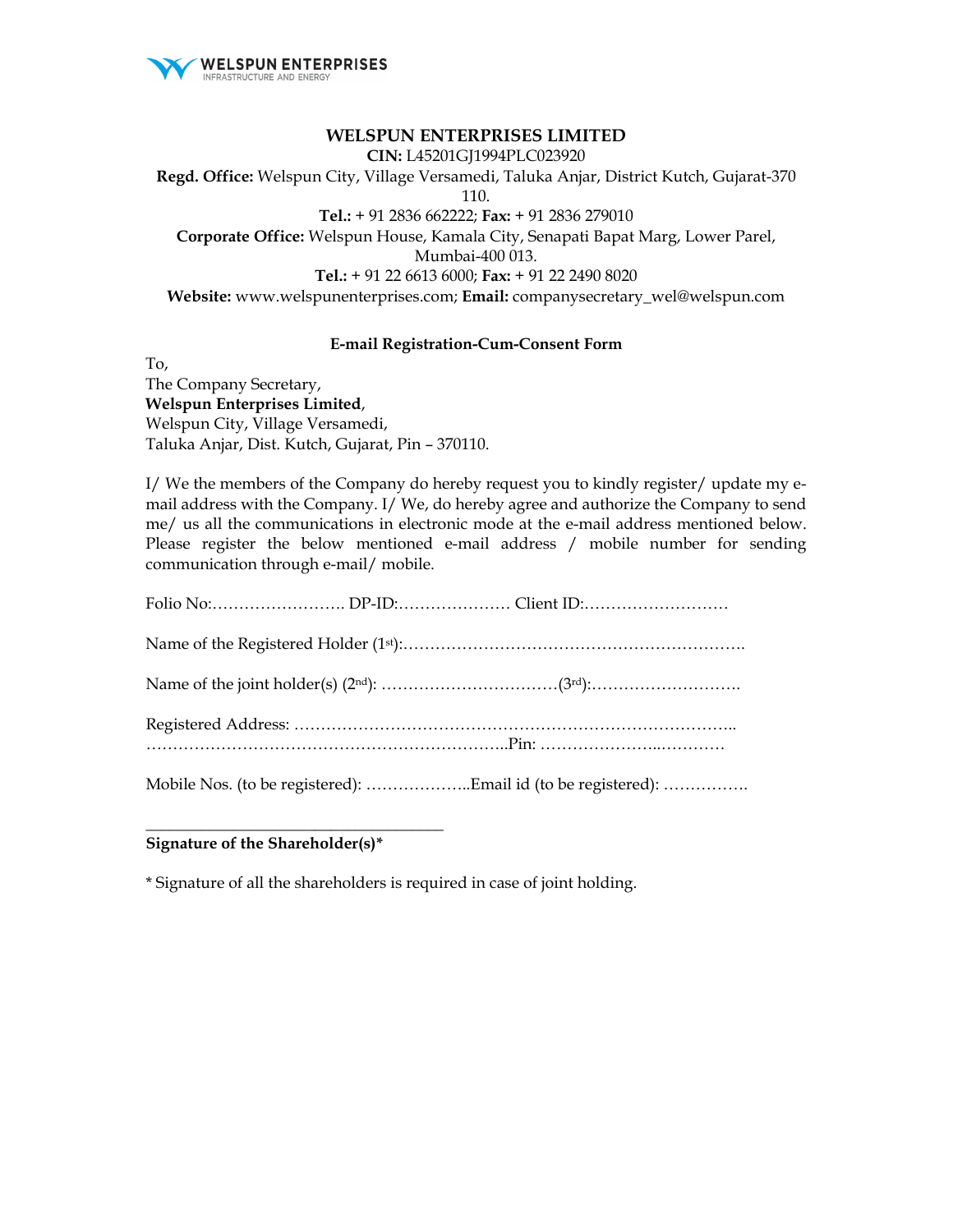

# **Form No. SH-13 Nomination Form**

(Pursuant to Section 72 of the Companies Act, 2013 and Rule 19(1) of the Companies (Share Capital and Debentures) Rules 2014)

To, The Company Secretary, **Welspun Enterprises Limited**  Welspun City, Village Versamedi, Taluka Anjar, Dist. Kutch, Gujarat, Pin – 370110.

I/ We\_\_\_\_\_\_\_\_\_\_\_\_\_\_\_\_\_\_\_\_\_\_\_\_\_\_\_\_\_\_\_\_\_\_\_\_\_\_\_\_\_ the holder(s) of the securities particulars of which are given hereunder wish to make nomination and do hereby nominate the following persons in whom shall vest, all the rights in respect of such securities in the event of my/our death.

## **1. PARTICULARS OF THE SECURITIES (in respect of which nomination is being made)-**

| Nature of  | Folio No. | No. of            | Certificate No. | Distinctive No. |
|------------|-----------|-------------------|-----------------|-----------------|
| securities |           | <b>Securities</b> |                 |                 |
|            |           |                   |                 |                 |

# **2. PARTICULARS OF NOMINEE/S-**

- (a) Name:
- (b) Date of Birth:
- (c) Father's/Mother's/Spouse's name:
- (d) Occupation:
- (e) Nationality:
- (f) Address:
- (g) E-mail id:
- (h) Relationship with the security holder:

#### **3. IN CASE NOMINEE IS A MINOR-**

- (a) Date of birth:
- (b) Date of attaining majority:
- (c) Name of guardian:
- (d) Address of guardian:

Name: Address:

| Name of the Security Holder(s): |
|---------------------------------|
| Signatures:                     |
| Witness with name and address:  |

#### **Instructions:**

1. Please read the instructions given below very carefully and follow the same to the letter. If the form is not filled as per instructions, the same will be rejected.